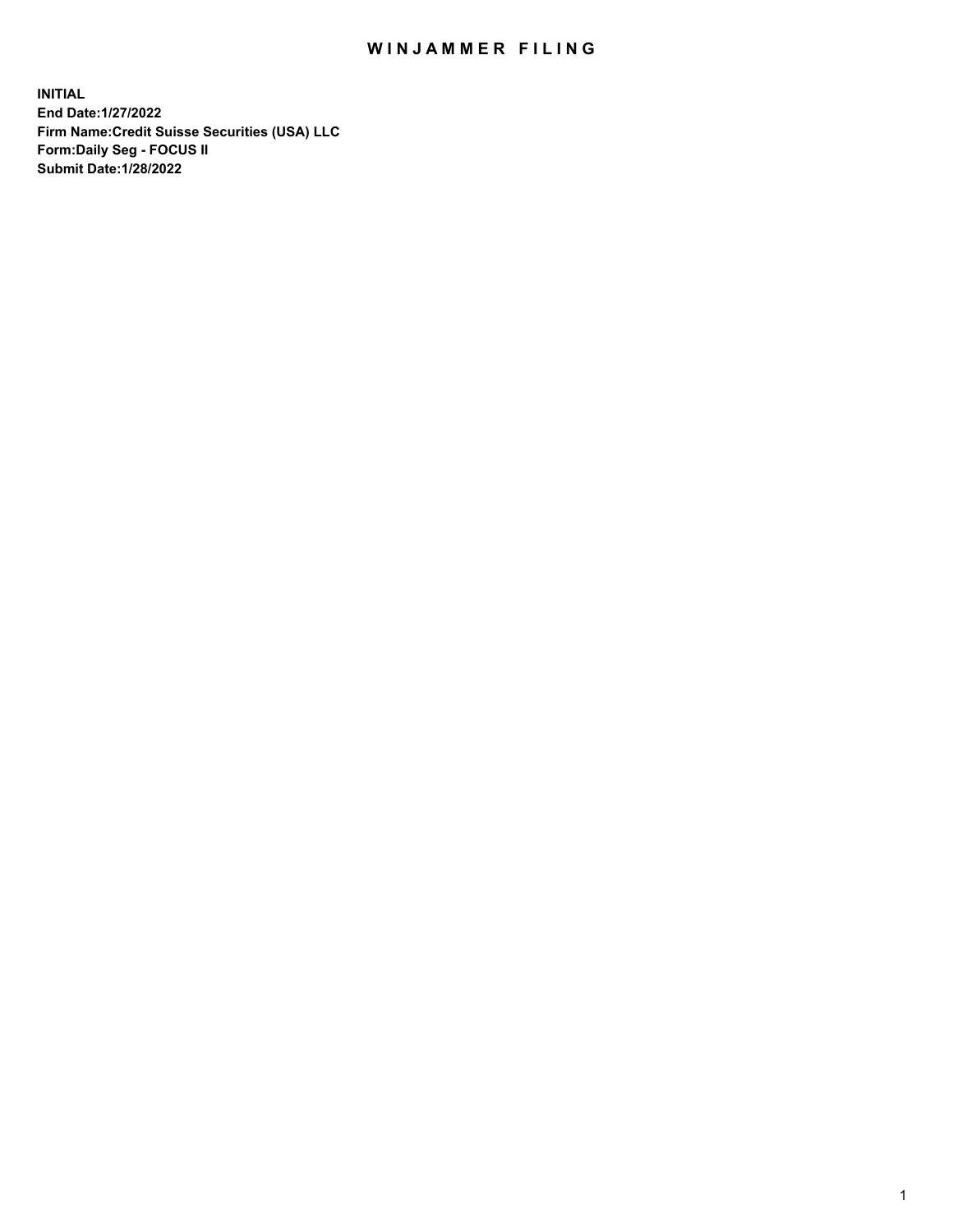**INITIAL End Date:1/27/2022** 

## **Firm Name:Credit Suisse Securities (USA) LLC Form:Daily Seg - FOCUS II Submit Date:1/28/2022**

## **Daily Segregation - Cover Page**

| Name of Company                                                                                                                                                                                                                                                                                                                | <b>Credit Suisse Securities (USA)</b><br><u>LLC</u>                |
|--------------------------------------------------------------------------------------------------------------------------------------------------------------------------------------------------------------------------------------------------------------------------------------------------------------------------------|--------------------------------------------------------------------|
| <b>Contact Name</b>                                                                                                                                                                                                                                                                                                            | <b>Alexander Baptiste</b>                                          |
| <b>Contact Phone Number</b>                                                                                                                                                                                                                                                                                                    | 919-994-6223                                                       |
| <b>Contact Email Address</b>                                                                                                                                                                                                                                                                                                   | alexander.baptiste@credit-suiss<br>e.com                           |
| FCM's Customer Segregated Funds Residual Interest Target (choose one):<br>a. Minimum dollar amount: : or<br>b. Minimum percentage of customer segregated funds required:% ; or<br>c. Dollar amount range between: and; or<br>d. Percentage range of customer segregated funds required between:% and%.                         | $\frac{0}{5}$<br>$\underline{0} \underline{0}$<br>0 <sub>0</sub>   |
| FCM's Customer Secured Amount Funds Residual Interest Target (choose one):<br>a. Minimum dollar amount: ; or<br>b. Minimum percentage of customer secured funds required:%; or<br>c. Dollar amount range between: and; or<br>d. Percentage range of customer secured funds required between:% and%.                            | $\frac{0}{5}$<br>$\underline{0}$ $\underline{0}$<br>0 <sub>0</sub> |
| FCM's Cleared Swaps Customer Collateral Residual Interest Target (choose one):<br>a. Minimum dollar amount: ; or<br>b. Minimum percentage of cleared swaps customer collateral required:% ; or<br>c. Dollar amount range between: and; or<br>d. Percentage range of cleared swaps customer collateral required between:% and%. | $\frac{0}{5}$<br>0 <sub>0</sub><br>0 <sub>0</sub>                  |

Attach supporting documents CH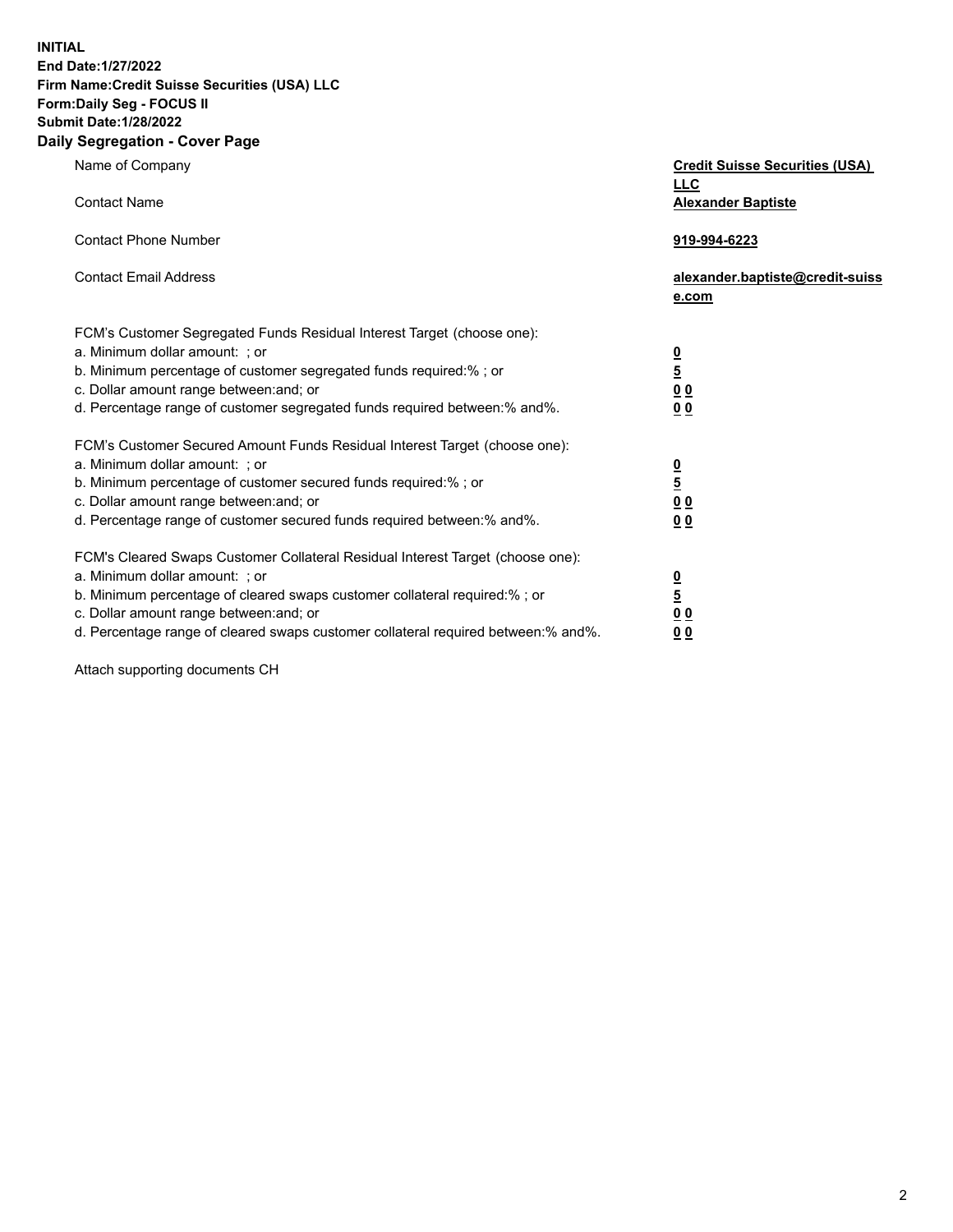**INITIAL End Date:1/27/2022 Firm Name:Credit Suisse Securities (USA) LLC Form:Daily Seg - FOCUS II Submit Date:1/28/2022** 

## **Daily Segregation - Secured Amounts**

|          | Foreign Futures and Foreign Options Secured Amounts                                                        |                                          |
|----------|------------------------------------------------------------------------------------------------------------|------------------------------------------|
|          | Amount required to be set aside pursuant to law, rule or regulation of a foreign                           | $Q$ [7305]                               |
|          | government or a rule of a self-regulatory organization authorized thereunder                               |                                          |
| 1.       | Net ledger balance - Foreign Futures and Foreign Option Trading - All Customers                            |                                          |
|          | A. Cash                                                                                                    | 3,255,523,329 [7315]                     |
|          | B. Securities (at market)                                                                                  | 897,255,267 [7317]                       |
| 2.       | Net unrealized profit (loss) in open futures contracts traded on a foreign board of trade                  | -1,417,598,640 [7325]                    |
| 3.       | Exchange traded options                                                                                    |                                          |
|          | a. Market value of open option contracts purchased on a foreign board of trade                             | 7,992,119 [7335]                         |
|          | b. Market value of open contracts granted (sold) on a foreign board of trade                               | $-6,653,530$ [7337]                      |
| 4.       | Net equity (deficit) (add lines 1. 2. and 3.)                                                              | 2,736,518,545 [7345]                     |
| 5.       | Account liquidating to a deficit and account with a debit balances - gross amount                          | 257,869,676 [7351]                       |
|          | Less: amount offset by customer owned securities                                                           |                                          |
| 6.       | Amount required to be set aside as the secured amount - Net Liquidating Equity                             | -257,526,536 [7352]343,140 [7354]        |
|          |                                                                                                            | 2,736,861,685 [7355]                     |
| 7.       | Method (add lines 4 and 5)                                                                                 |                                          |
|          | Greater of amount required to be set aside pursuant to foreign jurisdiction (above) or line<br>6.          | 2,736,861,685 [7360]                     |
|          | FUNDS DEPOSITED IN SEPARATE REGULATION 30.7 ACCOUNTS                                                       |                                          |
| 1.       | Cash in banks                                                                                              |                                          |
|          | A. Banks located in the United States                                                                      |                                          |
|          | B. Other banks qualified under Regulation 30.7                                                             | 14,582,823 [7500]                        |
|          |                                                                                                            | 242,513,248 [7520]257,096,071            |
| 2.       | Securities                                                                                                 | [7530]                                   |
|          | A. In safekeeping with banks located in the United States                                                  |                                          |
|          |                                                                                                            | 897,255,267 [7540]                       |
| 3.       | B. In safekeeping with other banks qualified under Regulation 30.7                                         | 0 [7560]897,255,267 [7570]               |
|          | Equities with registered futures commission merchants                                                      |                                          |
|          | A. Cash                                                                                                    | $0$ [7580]                               |
|          | <b>B.</b> Securities                                                                                       | $0$ [7590]                               |
|          | C. Unrealized gain (loss) on open futures contracts                                                        | $Q$ [7600]                               |
|          | D. Value of long option contracts                                                                          | $0$ [7610]                               |
|          | E. Value of short option contracts                                                                         | 0 [7615]0 [7620]                         |
| 4.       | Amounts held by clearing organizations of foreign boards of trade                                          |                                          |
|          | A. Cash                                                                                                    | $0$ [7640]                               |
|          | <b>B.</b> Securities                                                                                       | $0$ [7650]                               |
|          | C. Amount due to (from) clearing organization - daily variation                                            | $0$ [7660]                               |
|          | D. Value of long option contracts                                                                          | $0$ [7670]                               |
|          | E. Value of short option contracts                                                                         | $0$ [7675] $0$ [7680]                    |
| 5.       | Amounts held by members of foreign boards of trade                                                         |                                          |
|          | A. Cash                                                                                                    | 4,185,621,633 [7700]                     |
|          | <b>B.</b> Securities                                                                                       | $0$ [7710]                               |
|          | C. Unrealized gain (loss) on open futures contracts                                                        | $-1,512,952,536$ [7720]                  |
|          | D. Value of long option contracts                                                                          | 7,992,119 [7730]                         |
|          | E. Value of short option contracts                                                                         | -6,653,530 [7735]2,674,007,686           |
| 6.       |                                                                                                            | [7740]                                   |
| 7.       | Amounts with other depositories designated by a foreign board of trade                                     | $0$ [7760]                               |
|          | Segregated funds on hand                                                                                   | $0$ [7765]                               |
| 8.<br>9. | Total funds in separate section 30.7 accounts                                                              | 3,828,359,024 [7770]                     |
|          | Excess (deficiency) Set Aside for Secured Amount (subtract line 7 Secured Statement<br>Page 1 from Line 8) | 1,091,497,339 [7380]                     |
| 10.      | Management Target Amount for Excess funds in separate section 30.7 accounts                                |                                          |
| 11.      | Excess (deficiency) funds in separate 30.7 accounts over (under) Management Target                         | 136,843,084 [7780]<br>954,654,255 [7785] |
|          |                                                                                                            |                                          |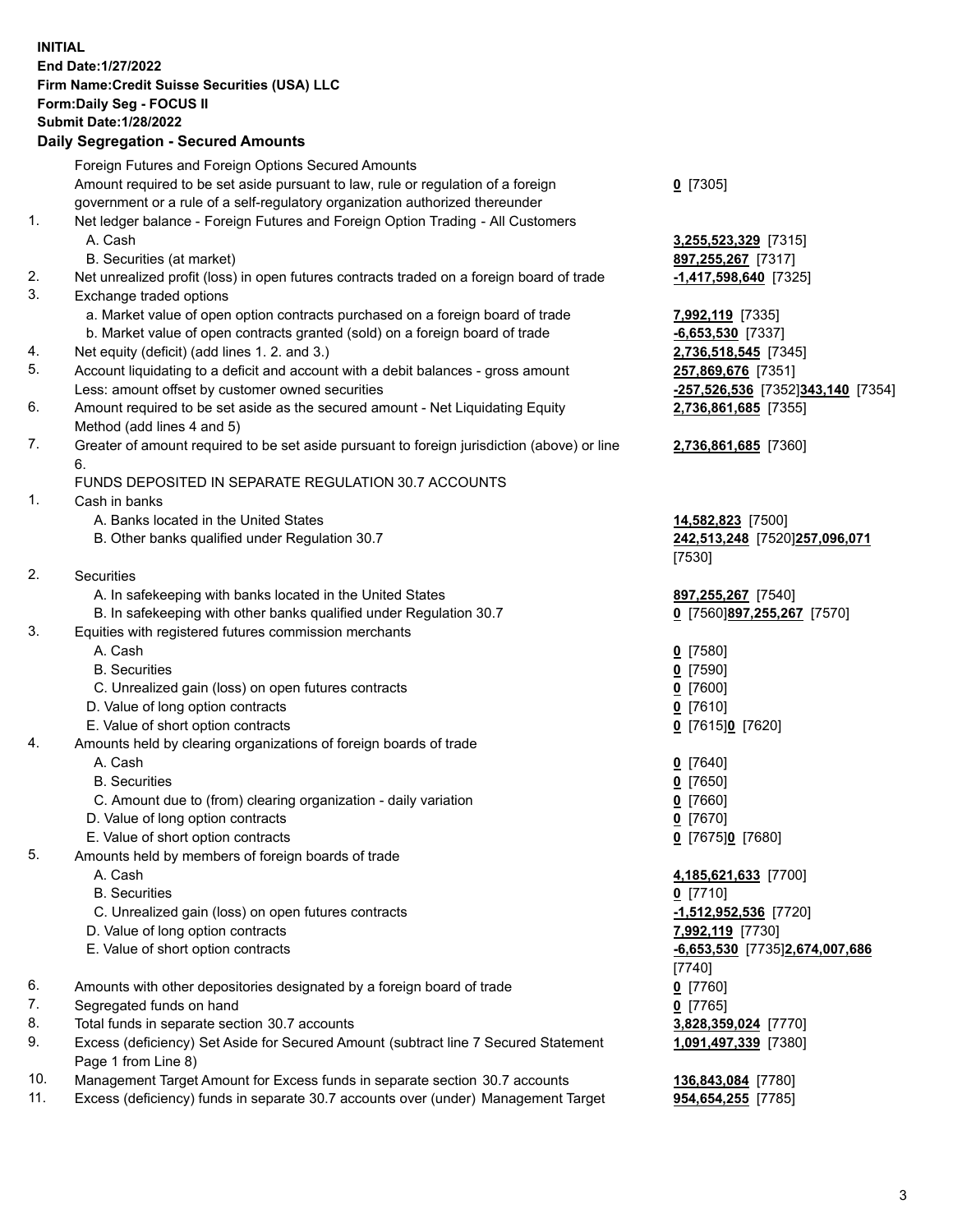| <b>INITIAL</b> |                                                                                     |                                 |
|----------------|-------------------------------------------------------------------------------------|---------------------------------|
|                | End Date: 1/27/2022                                                                 |                                 |
|                | Firm Name: Credit Suisse Securities (USA) LLC                                       |                                 |
|                | Form: Daily Seg - FOCUS II                                                          |                                 |
|                | <b>Submit Date: 1/28/2022</b>                                                       |                                 |
|                | Daily Segregation - Segregation Statement                                           |                                 |
|                | SEGREGATION REQUIREMENTS(Section 4d(2) of the CEAct)                                |                                 |
| 1.             | Net ledger balance                                                                  |                                 |
|                | A. Cash                                                                             | 2,007,890,236 [7010]            |
|                | B. Securities (at market)                                                           | 874,336,734 [7020]              |
| 2.             | Net unrealized profit (loss) in open futures contracts traded on a contract market  | -309,667,682 [7030]             |
| 3.             | Exchange traded options                                                             |                                 |
|                | A. Add market value of open option contracts purchased on a contract market         | 119,785,949 [7032]              |
|                | B. Deduct market value of open option contracts granted (sold) on a contract market | -77,832,353 [7033]              |
| 4.             | Net equity (deficit) (add lines 1, 2 and 3)                                         | 2,614,512,884 [7040]            |
| 5.             | Accounts liquidating to a deficit and accounts with                                 |                                 |
|                | debit balances - gross amount                                                       | 73,338,354 [7045]               |
|                | Less: amount offset by customer securities                                          | -73,282,423 [7047]55,931 [7050] |
| 6.             | Amount required to be segregated (add lines 4 and 5)                                | 2,614,568,815 [7060]            |
|                | FUNDS IN SEGREGATED ACCOUNTS                                                        |                                 |
| 7.             | Deposited in segregated funds bank accounts                                         |                                 |
|                | A. Cash                                                                             | 579,541,583 [7070]              |
|                | B. Securities representing investments of customers' funds (at market)              | $0$ [7080]                      |
|                | C. Securities held for particular customers or option customers in lieu of cash (at | 678,799,989 [7090]              |
|                | market)                                                                             |                                 |
| 8.             | Margins on deposit with derivatives clearing organizations of contract markets      |                                 |
|                | A. Cash                                                                             | 1,353,106,494 [7100]            |
|                | B. Securities representing investments of customers' funds (at market)              | $0$ [7110]                      |
|                | C. Securities held for particular customers or option customers in lieu of cash (at | 195,536,745 [7120]              |
|                | market)                                                                             |                                 |
| 9.             | Net settlement from (to) derivatives clearing organizations of contract markets     | 43,317,323 [7130]               |
| 10.            | Exchange traded options                                                             |                                 |
|                | A. Value of open long option contracts                                              | 119,785,949 [7132]              |
|                | B. Value of open short option contracts                                             | -77,832,353 [7133]              |
| 11.            | Net equities with other FCMs                                                        |                                 |
|                | A. Net liquidating equity                                                           | 144,513 [7140]                  |
|                | B. Securities representing investments of customers' funds (at market)              | 0 [7160]                        |
|                | C. Securities held for particular customers or option customers in lieu of cash (at | $0$ [7170]                      |
|                | market)                                                                             |                                 |
| 12.            | Segregated funds on hand                                                            | $0$ [7150]                      |
| 13.            | Total amount in segregation (add lines 7 through 12)                                | 2,805,765,597 [7180]            |
| 14.            | Excess (deficiency) funds in segregation (subtract line 6 from line 13)             | 191, 196, 782 [7190]            |
| 15.            | Management Target Amount for Excess funds in segregation                            | 130,728,441 [7194]              |
| 16.            | Excess (deficiency) funds in segregation over (under) Management Target Amount      | 60,468,341 [7198]               |
|                | <b>Excess</b>                                                                       |                                 |